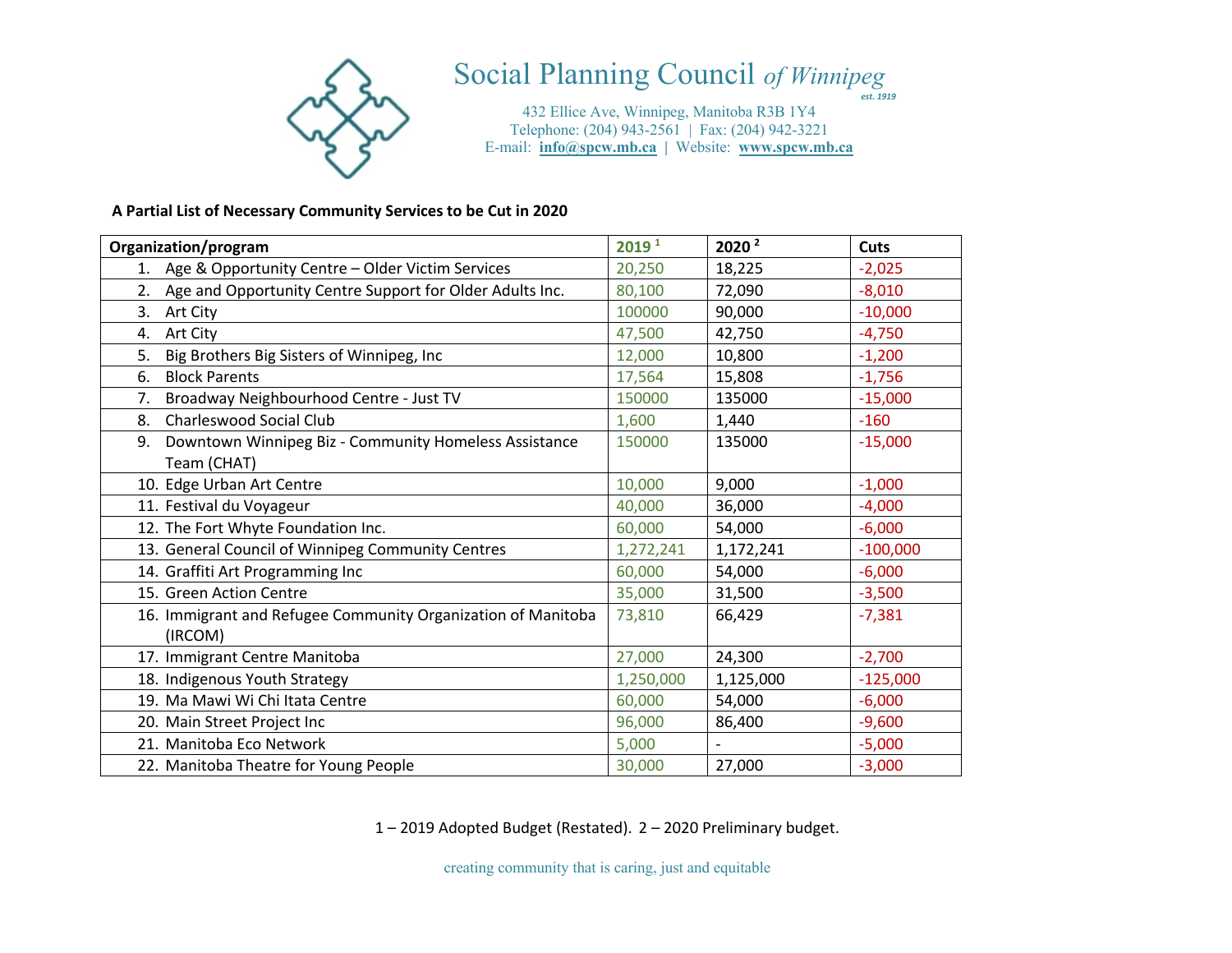

# Social Planning Council *of Winnipegest. 1919*

432 Ellice Ave, Winnipeg, Manitoba R3B 1Y4 Telephone: (204) 943-2561 | Fax: (204) 942-3221 E-mail: **info@spcw.mb.ca |** Website: **www.spcw.mb.ca**

| Organization/program                                               | 2019 <sup>1</sup> | 2020 <sup>2</sup> | Cuts         |
|--------------------------------------------------------------------|-------------------|-------------------|--------------|
| 23. University of Manitoba - Faculty of Kinesiology and Recreation | 51,000            | 45,900            | $-5,100$     |
| Management                                                         |                   |                   |              |
| 24. University of Manitoba - Research Sustainable Wastewater       | 30,000            | 27,000            | $-3,000$     |
| <b>Treatment and Nutrient Recovery</b>                             |                   |                   |              |
| 25. William Whyte Neighbourhood Association                        | 2,500             | 2,250             | $-250$       |
| 26. Winnipeg Arts Council                                          | 4,645,319         | 4,180,787         | $-464,532$   |
| 27. Winnipeg Harvest                                               | 50,000            |                   | $-50,000$    |
| 28. Winnipeg Housing Rehabilitation Corporation                    | 180,000           | 162,000           | $-18,000$    |
| 29. Winnipeg Parade Committee - Santa Claus                        | 20,000            | 18,000            | $-2,000$     |
| 30. Winnipeg Public Library Board                                  | 79,315            | 71,384            | $-7,931$     |
| 31. Winnipeg Repair Education and Cycling Hub Inc.                 | 10,000            | 9,000             | $-1,000$     |
| 32. Assiniboine Park Conservancy - Infrastructure and              | 5,123,000         | 4,600,000         | $-523,000$   |
| Sustainability                                                     |                   |                   |              |
| 33. Mediation Services                                             | 10,000            | 9,000             | $-1,000$     |
| 34. Pam Am Boxing Club Inc                                         | 25,100            | 22,590            | $-2,510$     |
| 35. Red Road Lodge                                                 | 8,400             | 7,560             | $-840$       |
| 36. Rossbrook House                                                | 256,339           | 230,705           | $-25,634$    |
| 37. Save our Seine River Environment Inc.                          | 30,000            | 27,000            | $-3,000$     |
| 38. Take Pride Winnipeg                                            | 183,000           | 164,700           | $-18,300$    |
| 39. North End Renewal Corporation                                  | 54,000            | 48,600            | $-5,400$     |
| 40. Winnipeg Soccer Federation                                     | 27,145            | 6,300             | $-20,845$    |
| <b>Totals</b>                                                      | 14,383,183        | 12,893,759        | $-1,489,424$ |

**NB\*Negative amount denote cuts**

1 – 2019 Adopted Budget (Restated). 2 – 2020 Preliminary budget.

creating community that is caring, just and equitable